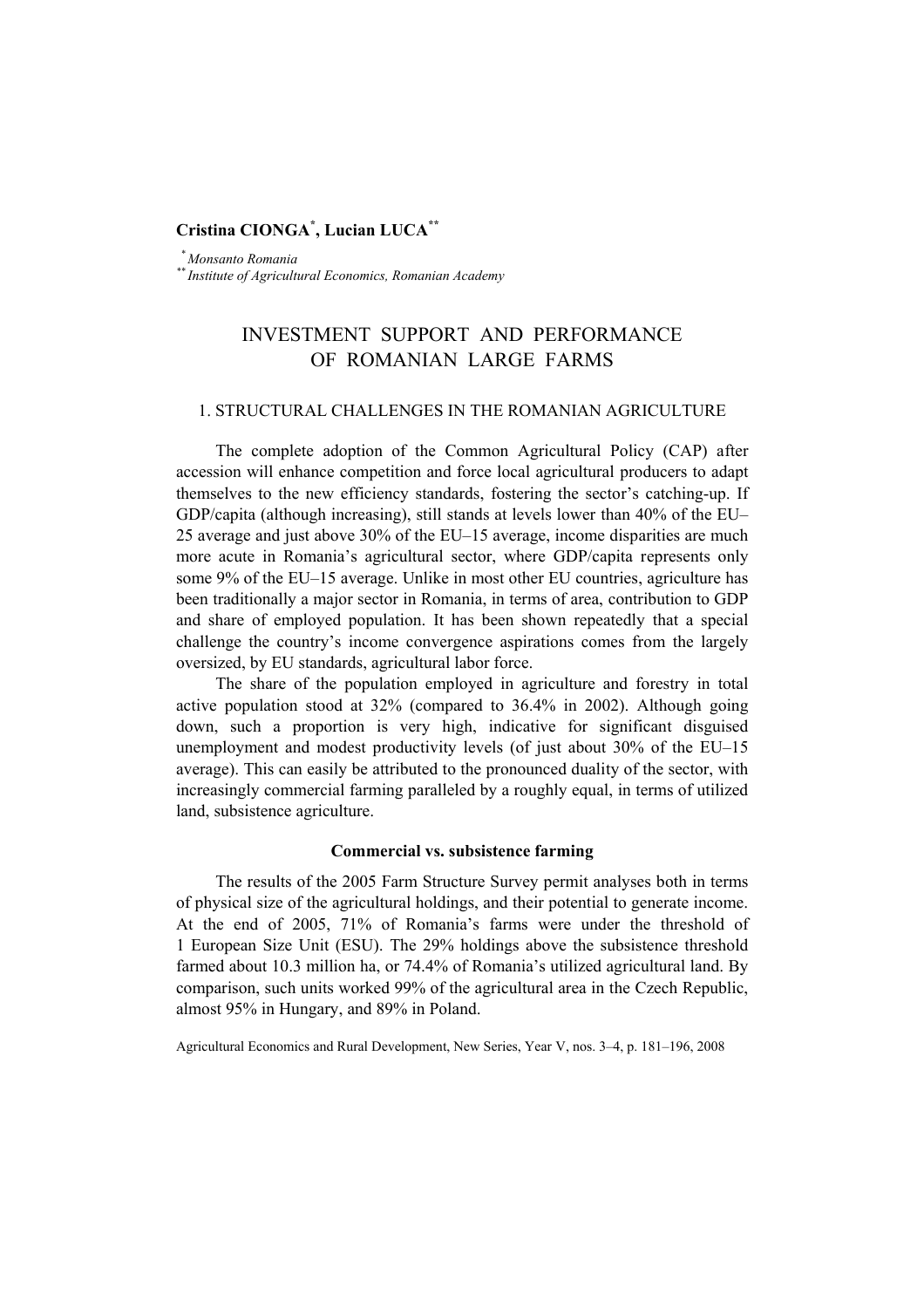Moreover, even within the analyzed category (comprising 1.24 million farms), 74% of them worked less than 5 ha, which means that overall, the total number of agricultural holdings using less than 5 ha exceeded 3.7 million (on almost 40% of the total utilized area). Very indicative for the prevalence of subsistence farming in the Romanian agriculture is also the fact that 69% of the holdings over 1 ESU were producing mainly for self-consumption. This means that, overall, more than 90% of the farms in Romania are engaged in subsistence and semi-subsistence activities (as against about 20% in the EU15).

In terms of farming unit types, the land restitution and cooperatives and state farms' dismantlement resulted in a multitude of agricultural production units, which can be grouped into two main categories: individual holdings and informal associations of those (99.5% of the total number, working 65.5% of the utilized agricultural area) and legal entities, either formal associations or private joint stock companies (0.5% of the total, working 34.5 of the utilized area).

Some changes relative to the farming structure, although slow to emerge, may be highlighted when the 2005 Farm Survey data compared to the 2002 corresponding figures. The total number of agricultural holdings decreased by 5% to 4,256,152, from 4,484,893. The average size of the individual farm was 2.15 ha (versus 1.73 ha in 2002), while the average size of the farms registered as legal persons shrank from 274 ha in 2002 to 268 ha in 2005. In terms of land tenure, in 2005, 74.5 % of the total farmed area was owned by the agricultural holdings, 14% was leased, while the balance was made up of long-term concessions, free of charge arrangements etc.

Such a distribution characterized by the "missing middle" (with almost all agricultural land evenly divided between a few very large farms and a huge number of tiny holdings) is the main factor limiting agriculture competitiveness in Romania. The 3 million holdings under the limit of 1 ESU are the shelter of the rural poor, with scarce assets and low productivity of these assets, and whose production never reaches the market. They consequently have little demand for consumption and can generate almost no investment. The population subsisting on such little plots has a low educational level and is poorly qualified, which makes the task of shifting it to non-farm activities extremely difficult.

### **Rural demographics, constraint to family farm consolidation**

The Romanian experience proved that the painful and costly land reform over more than one decade reestablished the private ownership on land, but to the extent to which it played a buffer role for the massive layoffs from the industrial sectors, it was a disincentive to market-type relationships in agriculture. The emerged entities (either private companies or individual farms) were expected to adapt more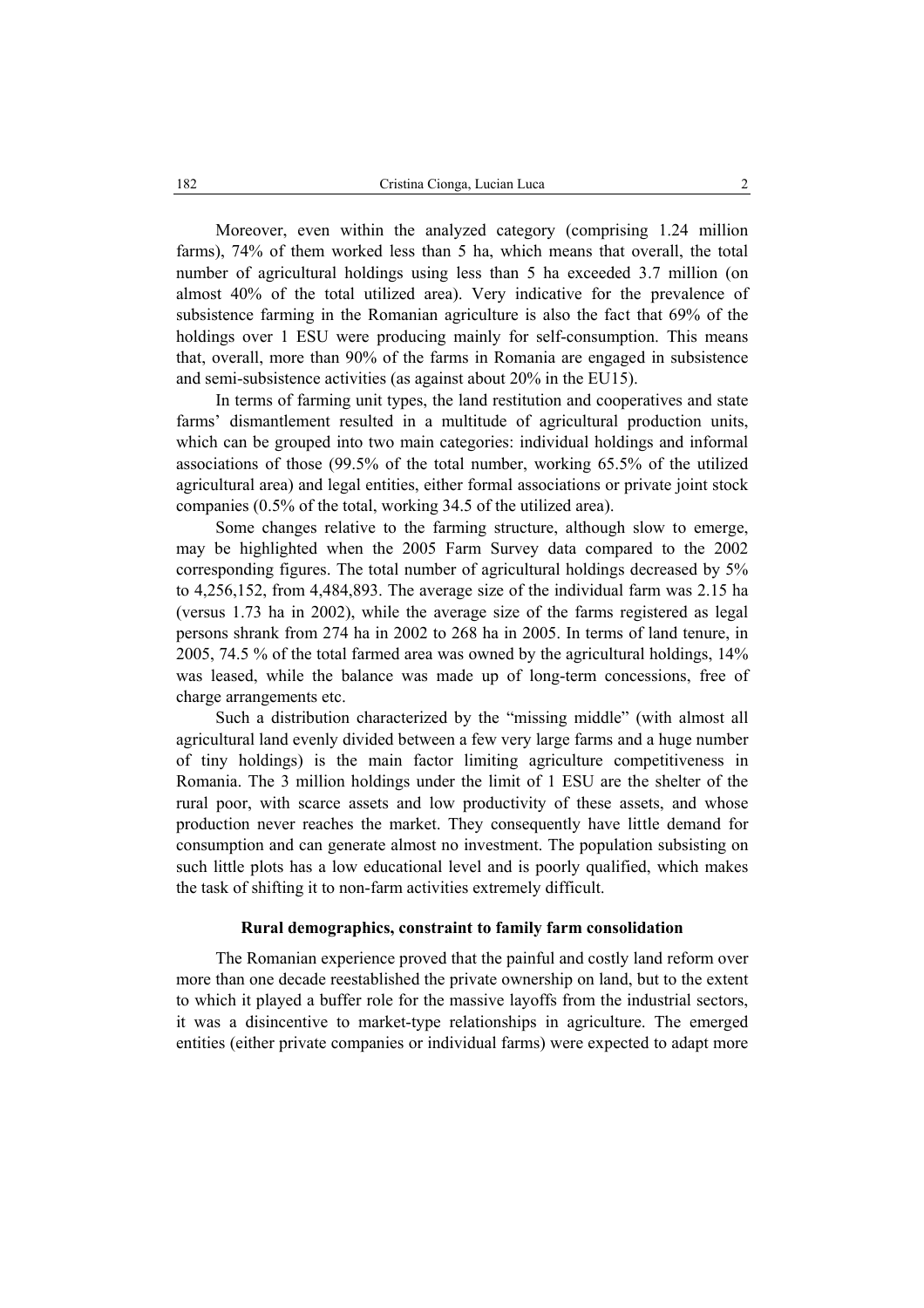rapidly to the new market conditions, but the policy mix, even in the late phase of the pre-accession period, hindered this process. Romania consistently used distorting subsidizing forms for both inputs and outputs and sheltered its agriculture from world markets competition through tariff protection.

The EU membership itself adds to an already complicated task of finding ways to speeding up land consolidation. Demand for land (and, consequently, prices) will continue the ascendant trend from the pre-accession period, both because of the anticipated push in the agricultural commercial pole, but also because of non-farming competition and the interest of domestic and foreign investors in this asset. Moreover, direct payments will introduce some distortions in the land and lease markets, because they can serve as a safety net for eligible farmers, providing them with a certain guaranteed income.

There is no comprehensive statistical information about the levels of external migration, but recent studies indicate that it reached significant levels over the last couple of years (2 million people, that is, about 10% of the total population, work abroad, in countries like Spain, Italy, Greece, Ireland, Germany). The main pool for these migrants is the young adults, especially men, while, by development region, the highest rates are in the central one and in North-East, providing, respectively, (19.8%) and 17% of the total emigrants. Most workers opt for temporary employment. Policy makers have thus a difficult task in finding the appropriate solutions, corroborating CAP with other policy instruments, to provide incentives for maintaining rural populations, especially young people, as well attracting some of the migrant workers to return at home.

The Common Agricultural Policy, through its large transfers from the EU budget (potentially exceeding 2 billion EUR annually – leaving market measures aside – over 2007–13), raises hopes for a strong momentum in the farm sector. While most rules are set in Brussels, domestic decision makers are offered flexibility in choosing certain mechanisms related to direct payments' implementation, and full discretion in prioritizing and blending rural development measures at national level, within the pre-established framework.

#### **Pre-accession support measures**

In the last years Romania increased its effort to provide agricultural support as membership was getting closer, anticipating CAP support volumes and schemes (OECD, 2007). Total agricultural support in 2003–05 stood at 6% of Romania's GDP, exceeding by far the OECD average  $(1.14\%)$ . From 5% in 1995–97, producer support (PSE, producer subsidy estimate) jumped to 29% in 2005 (27% on average for 2003–05), as against the OECD average of 30%. Still, numerous support measures continued to be coupled with production (accounting for 88% in the PSE), while input subsidies (the most distorting) contributed by another 6%.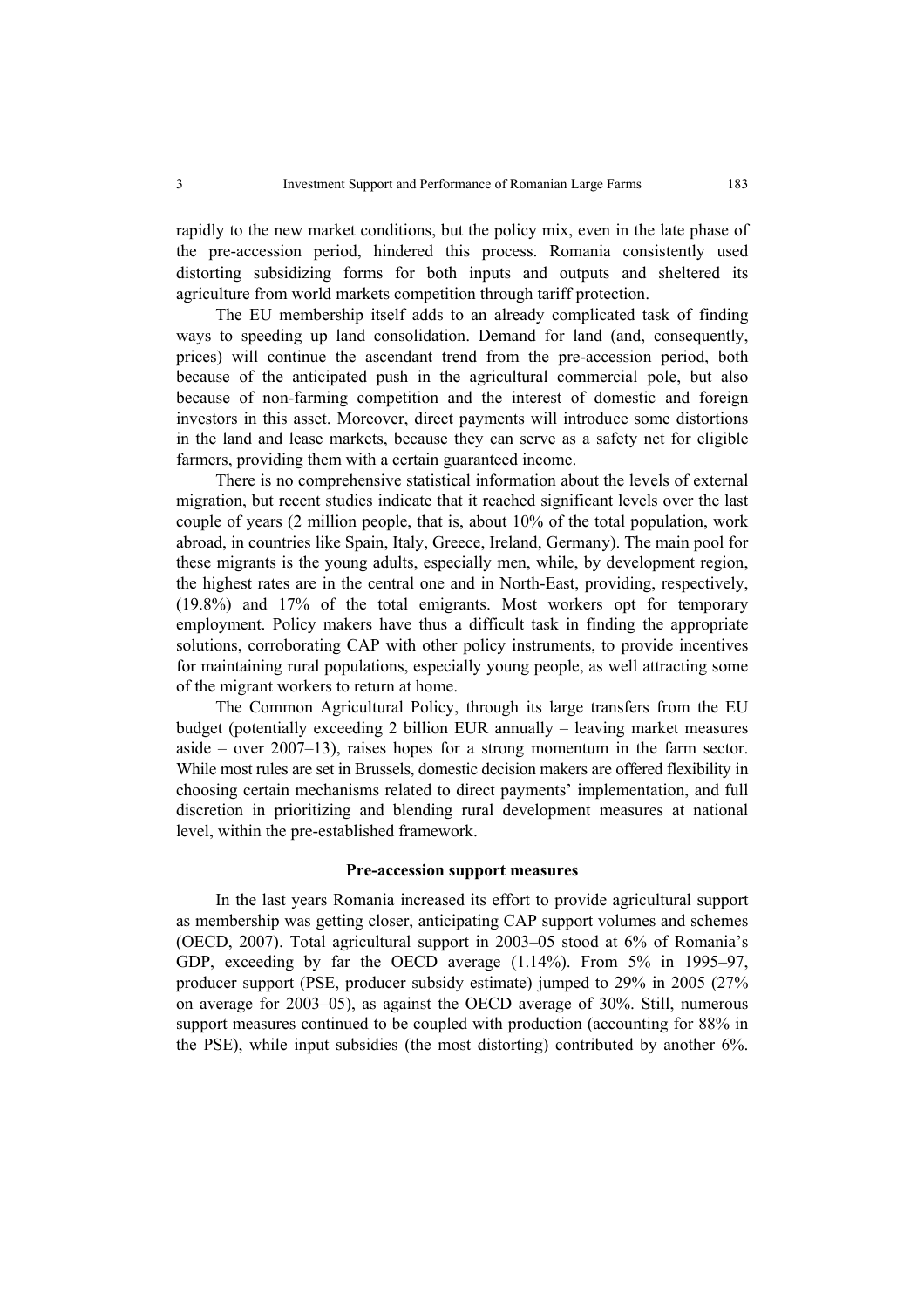Area based payments accounted for some 4% of the total support at farm level. Domestic farm gate prices were 54% above the levels prevailing in the international markets (except for some commodities like oilseeds and sheep meat, which registered bids below their border equivalents). Further into 2006–07, Romania maximized the possibility to provide subsidies as "state aids", under transitory waivers. To these, like in most recent years, various compensations were agreed with the Commission, in response to difficult circumstances created by animal disease outbreaks (classical swine fever, avian influenza) or weather conditions (*e.g*., the 2007 exceptional drought). The different support measures provided by the government to domestic producers in the very years preceding country's European membership are grouped into four main categories (making possible, though not fully, comparisons with the CAP-type support and partly consistent also with the OECD taxonomy): market-type, decoupled support, input purchase subsidization and support to investments. The three-year period features a large share held by market measures, with a negative impact from the perspective of the liberalization trend worldwide. Nevertheless, this shrank from 42% in 2006 to 32% in 2007. A positive development is the large share of the decoupled payments (per area unit or animal head) in total (46% in 2007), in an anticipation of the direct payment scheme introduction. Yet, due to the delays leading to the effective payment of the amounts received from the EU budget only beginning with March 2008, the specificity of the national budget for 2007 for agriculture is given by large-scale national support, mostly assimilated to the state aids. The level of support, in fact, went up significantly (almost doubled compared to the 2006 total allocation), reflecting large amounts disbursed as such compensations in a particularly difficult year, with extreme weather conditions. Another positive piece is the rise (both in absolute and relative figures) of the support devoted to investments (able to trigger structural adjustment) and to mountain area development (which may become an important asset in the long run and was targeted through several forms of support).

# 2. THE COMMON AGRICULTURAL POLICY, DRIVER TO CONVERGENCE

The result of continuous adjustments in response to the world market evolution as well as to the EU enlargement eastwards, the current support under the Common Agricultural Policy is the result of a deep reform initiated in 2003 and envisages both agricultural and rural development, through two different sets of measures ("Pillars"). The declared priority of this reform was to create an agricultural sector adapted to the market economy, based upon the principle of increasing environmental protection and animal welfare standards. It also made important (although incomplete) steps in decoupling the direct payments from production for a series of important products. This was meant to give an impetus to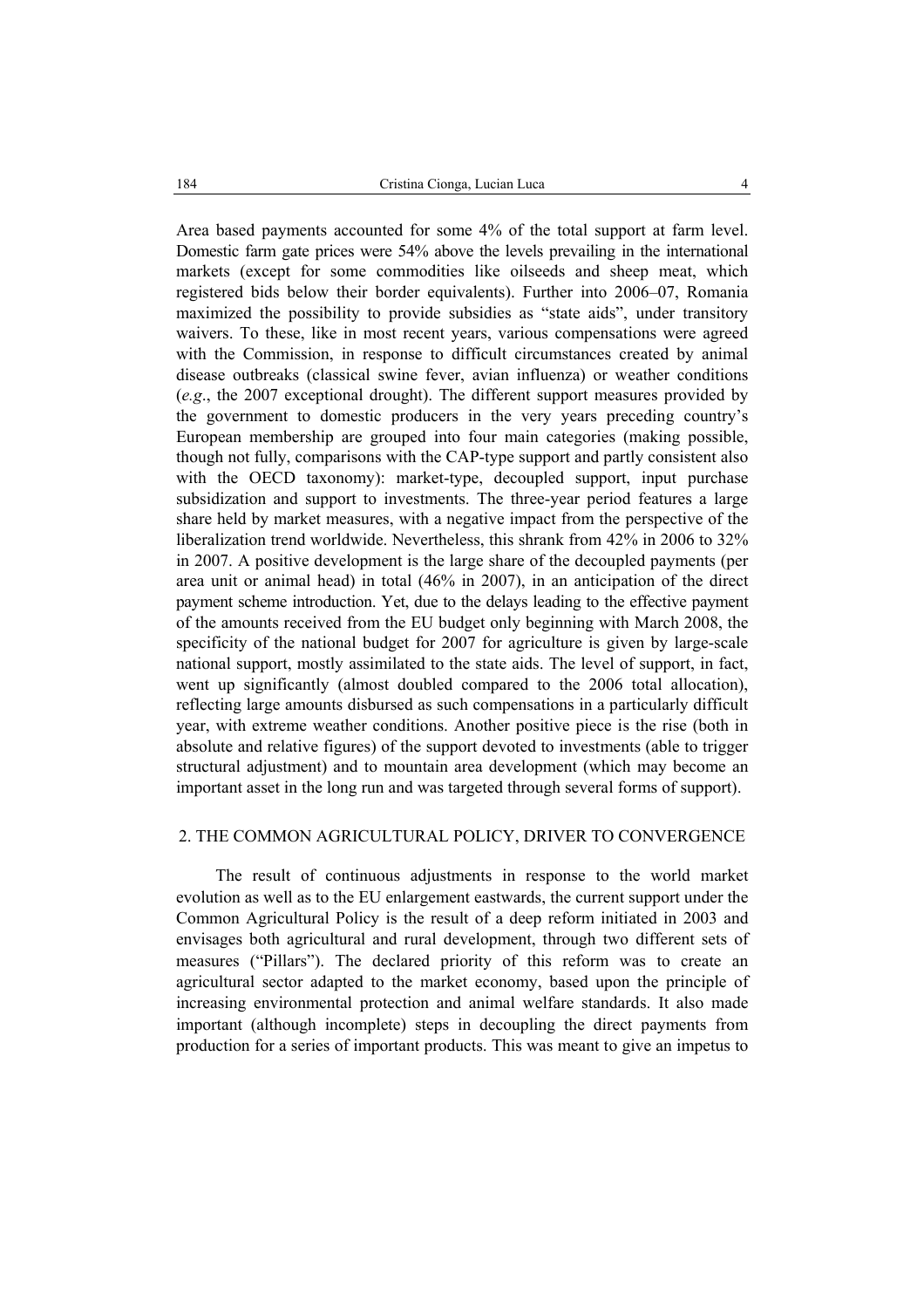the European agricultural competitiveness and increase its capability to react to market signals, but also to increase the importance of rural development by introducing new measures and transferring significant resources from Pillar 1 to Pillar 2.

Agricultural market and income support is provided from the European Agricultural Guarantee Fund (EAGF) through Pillar 1 measures, under two forms: (i) direct (area) payments and (ii) market measures: the quota system, public interventions, price support and refunds. Pillar 2 envisages a wide set of measures addressing the rural community at large (including structural adjustment) and being financed from the European Agricultural Fund for Rural Development (EAFRD). Acknowledging the lack of uniformity in the production patterns of the 27 Member States, the CAP, though prescribing a number of mandatory requirements, leaves significant flexibility at national level with respect to implementation mechanisms. Moreover, the new member states have, for a three-year post-accession transition period, the option of a flexible, but limited, reallocation between Pillar 2 and Pillar 1 (see below).

### **Agricultural income support**

The central piece of the CAP, introduced in the process of the 2003 reform as a new method to distribute direct income support to the European farmers, is the Single Payment Scheme (SPS). Decoupled from production and thus introducing less trade distortions, these subsidies were designed to compensate farmers in EU–15 for reductions in price support. For the New Member States it was agreed in the accession talks that the program would be gradually introduced over the first decade of membership. Because they did not handle CAP-type direct payments prior to accession, as well as for avoiding the requirements of a quite sophisticated administration, the NMS were offered the option of a simplified version, named Single Area Payment Scheme (SAPS). SAPS provide for an annual flat rate, per hectare payment to farmers, irrespective of the crops produced—or even whether crops are not produced at all (as long as the land is maintained in good agricultural condition, see below). Romania will apply SAPS for a period of 3 years, with the possibility of a 2-year extension. Meanwhile, the country is required to improve its administrative capacity, including its Integrated Administration and Control System (IACS), so as to be able to handle more complex schemes in the future.

The total financial envelope for SAPS was established in the case of each NMS taking into account a number of considerations, like yield levels from the reference period (2000–02) and historical production of commodities eligible for subsidies (arable crops, milk and dairy products, beef and veal). The direct payment financial envelope corresponding to Romania's first membership year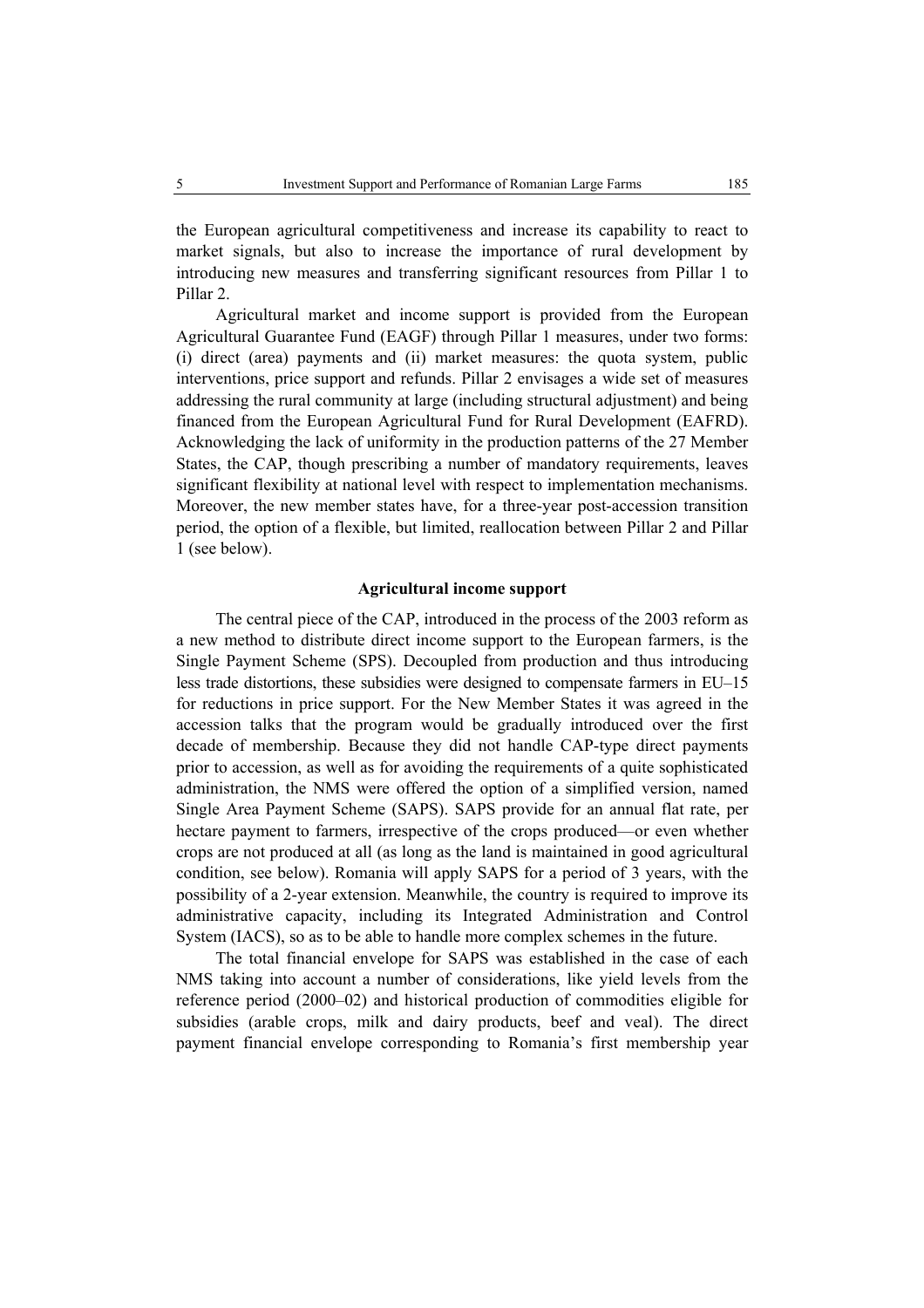stands at 443 million EUR (disbursable in 2008, see Annex 2) which, divided by the total eligible utilized area, gives roughly 50 EUR/ha (for comparison, the Hungarian farmers receive 70 EUR/ha, the Bulgarians about 51, while Latvians just about 20). The minimum threshold for farm eligibility was set up at the highest level of 1 ha, like in all other NMS, both for farm efficiency considerations as well as for avoiding additional administrative burdens. An important observation is that only direct payments to farmers will be phased in. By comparison, market support and rural development payments are available at 100 percent of the EU level from the first year of accession, but depend on the absorption capacity of the country.

To compensate for the gradual implementation of direct payments, the NMS were allowed to complement this funding from the EAGF with "top-ups" (national complementary direct payments, NCDP) from the national budget, up to 30% of the EU–15 level or up to the pre-accession support level plus 10%, but without exceeding the EU–15 direct payment level. Exceptionally, in the first three years of membership, the top-ups can be partly (up to 20%) funded by diverting money from rural development (Pillar 2) allocation of the new Member State. The matching funds are to be covered from the national budget. From 2010 Romania would have to finance the CNDP entirely with national funds.

In the crop sector, CNDPs will be provided from the national budget (80%), with 20% co-financing from the Rural Development allocation. Top-ups for the animal sector should be financed entirely from the national budget. Legislation passed at the end of 2007 sets the CNDP values corresponding to the first accession year 47.5 EUR/ha for most crops, which means that eligible recipients will be given total direct payments (decoupled from production) in the amount of 98 EUR/ha. Energy crops (corn, soybeans, rapeseed and sunflower), are granted, in addition, "energy premia" (45 EUR/ha), also decoupled from production. Top-ups depending on output levels will be granted for just few "specialty" crops like flax linseed and hemp, hops and tobacco, sectors that would be practically abandoned in the absence of such incentives. A special program is designed for sugar beet, for encouraging raw material production to fulfill Romania's sugar quota.

For livestock production, support measures for 2007 reportedly aimed sector's restructuring as well as encouraging market liberalization for animal products and abort state intervention; hence, subsidies ("premia") have been partly decoupled from production. Such aid was provided to bovine growers, as well as to sheep and goat growers, as flat rates/animal head, as depicted in Table 1. In 2007, over 1 million heads of bovines and 4.3 million heads of sheep and goats were found eligible for direct aid in the livestock sector.

Nevertheless, for a number of reasons, it is important that Romania is permitted to continue some coupled support schemes in the sensitive sectors, as already underlined by the Romanian authorities in the CAP Health Check debates. In the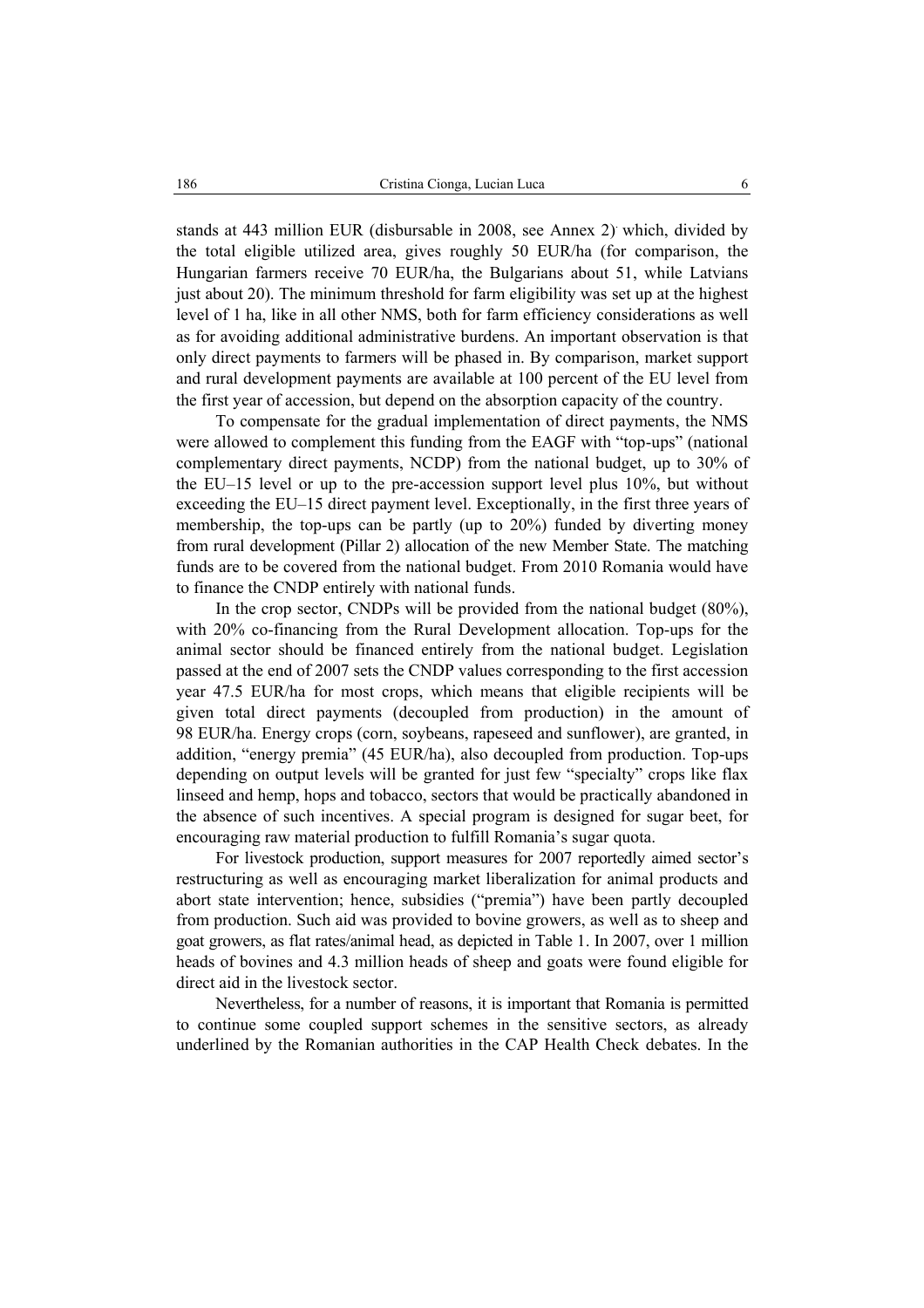first place, being covered entirely from national resources, livestock payments will diminish over time, in tandem with the shrinking of CNDPs as EU direct payments are phased in. Consequently, it is important to have the option of a flexible allocation of the available resources, which, in the cattle sector, aims both at achieving production volumes to cover the milk quota and ensuring and improving beef and veal and production. Also, specific payments for livestock production may be an important incentive to growers in the hilly and mountainous areas to maintain traditional animal breeding activities.

### **Expected income shifts as a result of direct payments**

The 2008 IACS information reveals that the number of farmers who submitted an application form for direct payments is 1,230,000, while actual recipients would be slightly less, since some were found ineligible. Total area considered entitled to payments currently stands at roughly 9,400,000 ha.

| Farm structure | Total number        | Total utilized area | Total eligible farms | Total eligible |
|----------------|---------------------|---------------------|----------------------|----------------|
|                | (Farm survey, 2005) |                     | (IACS data, 2008)    | area           |
| $0.1 - 1$ ha   | 1,851,835           | 694,511             |                      | $\theta$       |
| $1-5$ ha       | 1,883,983           | 4,407,600           | 1,001,409            | 2,436,816      |
| $5 - 10$ ha    | 289,575             | 1,926,391           | 159,428              | 1,058,554      |
| $10 - 50$ ha   | 82,024              | 1,319,957           | 52,273               | 982,022        |
| $50 - 100$ ha  | 4,939               | 336,183             | 5,436                | 384,073        |
| Over 100 ha    | 8,891               | 5,222,058           | 10,819               | 4,624,540      |
| <b>TOTAL</b>   | 4,121,247           | 13,096,701          | 1,229,365            | 9,486,005      |

*Table 1*  Direct payments recipients in Romania

*Source: Ministry of Agriculture and Rural Development* 

According to its commitments in the accession talks, in 2007 Romania can put 528 million EUR into CNDPs. The Ministry of Agriculture actually budgeted, for this purpose, 474.6 million EUR. Together with EUR 440.6 million from EAGF, the amount to be disbursed in 2008 as direct payments corresponding to the first membership year reaches EUR 915 million. The bold manner Romania pursued elevated CNDP rates is typical for the NMS with high level of protection in the pre-accession years. It came naturally to the new entrants to make use in the first place of CAP Pillar 1 tools for bridging income gaps between themselves and the old Member States. Total direct aid (including CNDPs), was thus designed not only to compensate farmers for the removal of national subsidies, but in fact to push farm incomes beyond the levels registered prior to 2007. This, nonetheless, implicitly has an adverse effect, benefiting more the very large operators, as shown when considering farm size classes.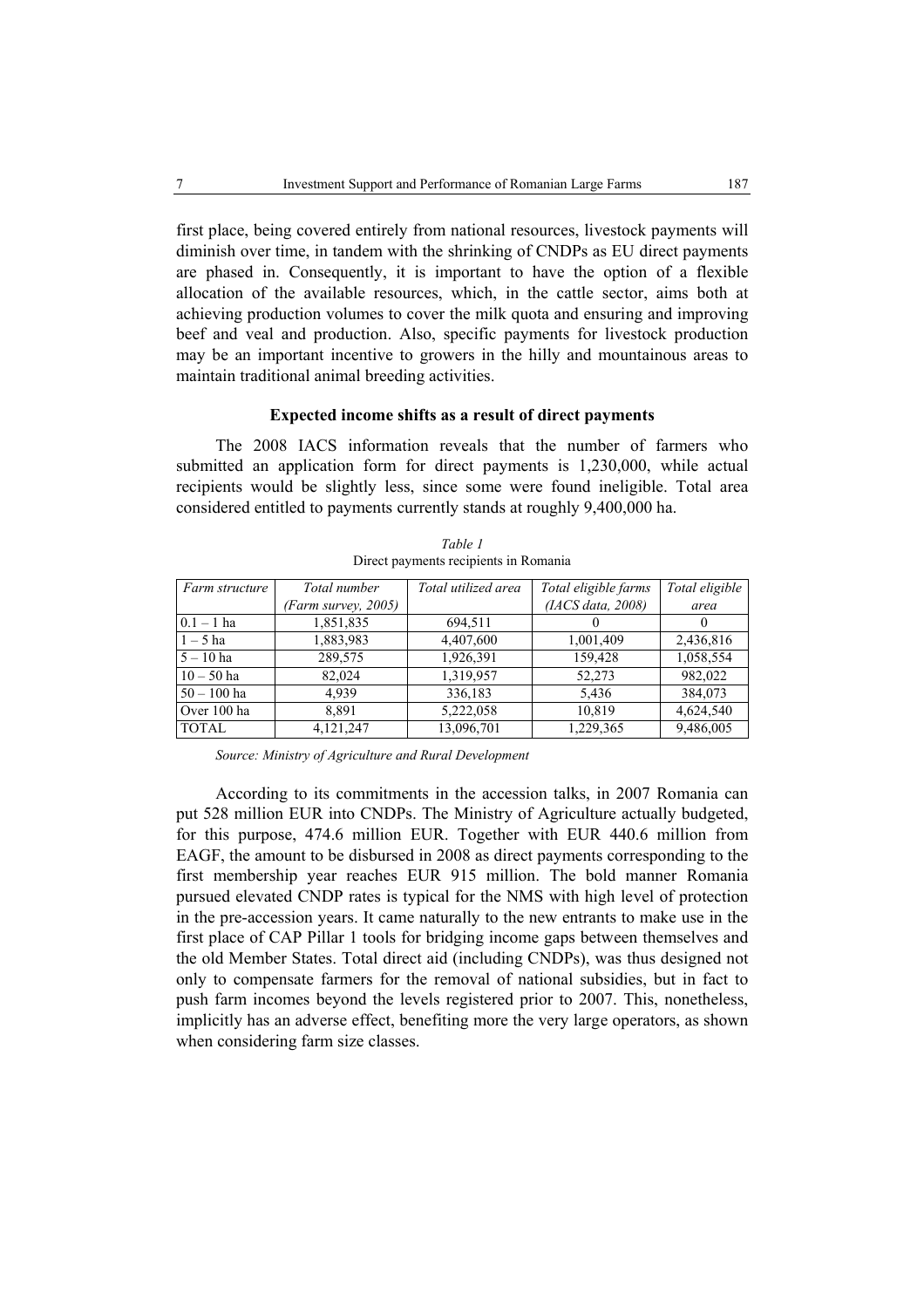Based on the IACS data depicted in Table 1, the value of the support to be received by 80% of the eligible crop farms (roughly 1 million units) in respect of the year 2007 vary between 98 and 490 EUR altogether (EU and national support). Based on their land eligible for subsidies, this translates into some 240 million EUR, that is, roughly 26% of total direct aids. At the other end, less than 1% of all recipients (some 11,000 farmers) with farms operating over 100 ha, could receive minimum 9800 EUR/farm corresponding to the year 2007 (taking into consideration only their crop production). Operators in this pole are already highly competitive, made substantial investments and have thus increased their relative efficiency. They meet all conditions to receive Pillar 1 support and are the most equipped (also in terms of access to knowledge) to benefit from Pillar 2 incentive programs. In this very category, roughly 10,000 farms working between 100 and 1000 ha will be the beneficiaries of an estimated direct aid amounting to 300 million EUR (corresponding to an area of over 3 million ha).

The gaps grow wider as we analyze the funding absorption capacity of the very large farms: 790 of the total registered farming operations work over 1000 ha each, or, in total, 1.6 million ha). This is equivalent to say that they may receive for 2007 direct payments totaling 158 million EUR, that is, 17% of the total allocation (from EAGF and national budget). Calculations based on data published by the Ministry of Agriculture and Rural Development about the very large farms, operating 5000 ha and above (38 units on 383 thousand hectares) indicate that these can enjoy as direct support, only for their land, amounts varying between 0.5 and 3 million EUR, depending on the farm size. Overall, this cluster will receive 37.5 million EUR at the 2007 baseline support, to which various other payments can add substantial amounts (energy crop premia, cattle premia, ovine premia etc.).

Given the large amounts budgeted by Romania as CNDPs for the livestock sector (231 million EUR), farmers that concentrate sizeable animal numbers especially will enjoy substantial income growth in the first year of accession. However, this will be altered as the proportion between SAPS and CNDPs will change over time in the total direct payment allocation. The more SAPS share will grow as a result of the phasing-in schedule, the more livestock growers will be penalized, since direct payments will be shifting to agricultural land only (as mentioned above, direct payments for livestock can be granted only from the national budget).

Such considerations strengthen the idea that indeed, the big operators will be the main beneficiaries of the direct aid. Flat rates provided to large-sized farms, which anyhow enjoy high income levels (some of them operating thousands of hectares of land under concession arrangements with the state or leased in from small individual owners) are obviously regressive. The distributional aspect of the direct subsidies has become lately, in fact, one of the key points of discussion under the CAP Health Check. Current proposals are for a limitation of the amounts received by the large farming operations.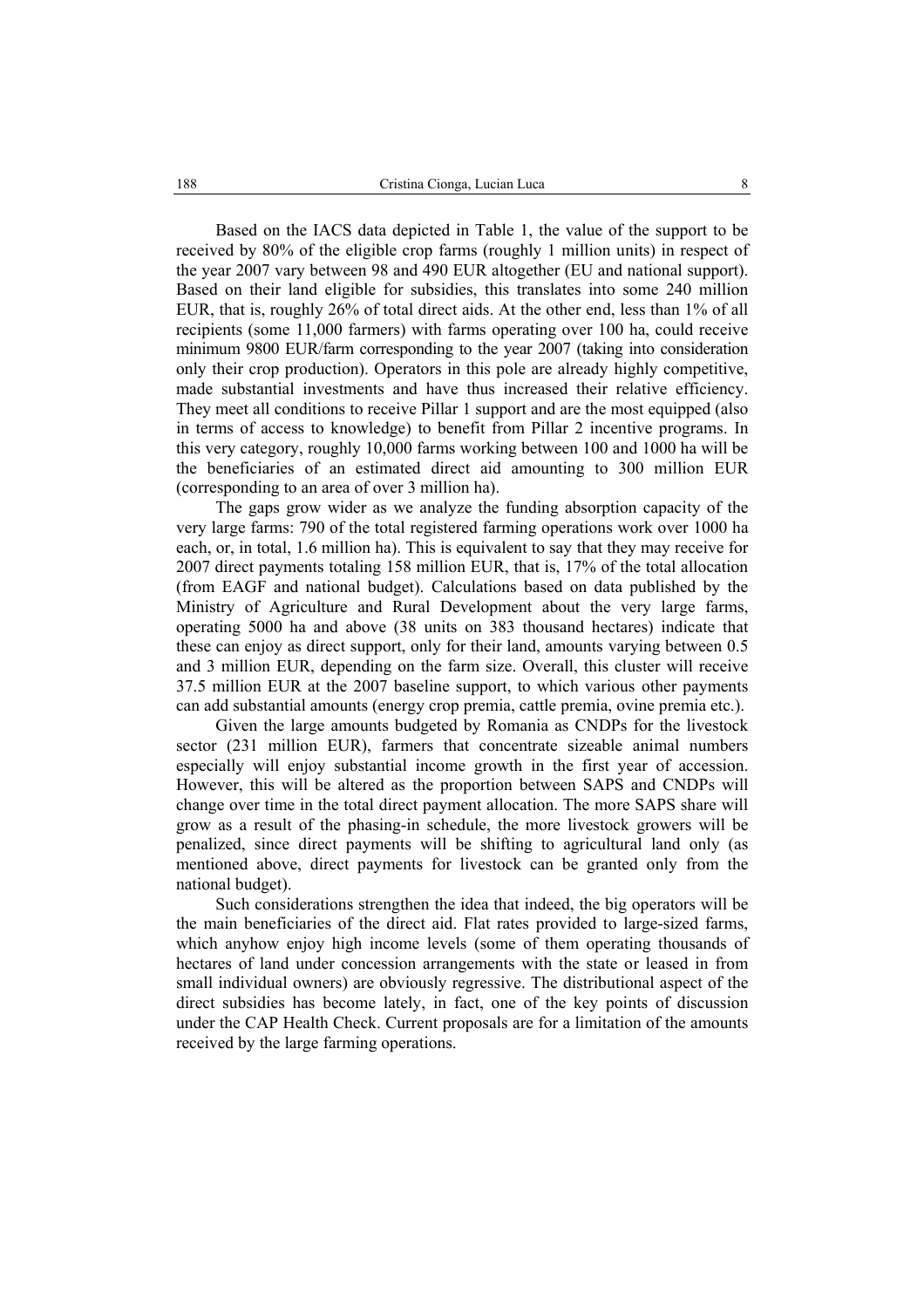In EU–15, in 2005, 50% of beneficiaries received only 3% of direct payments, while 2% of beneficiaries received 30% of total direct aids. In Romania, the disparity is far more extreme after the first year of the CAP exercise, with 80% of the beneficiaries being eligible for some 26% of the direct aid, as against 1% of the beneficiaries receiving 50% of the total allocation. Providing direct payments to the large-sized farms cannot contribute to reaching the objective of supporting farmers' incomes.

#### 3. TECHNICAL EFFICIENCY OF FIELD CROP FARMS

It is known that the diffusion of technology is an important ingredient of the convergence process. Since in agriculture the primary beneficiaries of the technology transfer are the large farms, registered as legal persons, in this part we are using a non-parameter method (Data Envelopment Analysis), to assess the performance of the commercial farming pole. The final objective of the analysis is to check, in the case of the Romanian field crop farms (for which the necessary data were available) the connection between technical efficiency and the volume of received subsidies. In theory, highly subsidized farmers are worse performers than farmers receiving less subsidies, due to a lower effort and thus a waste of inputs. However, subsidies can help technological progress by relaxing credit constraints.

# **Methodology and data used**

The analysis of performance of farms specialized in field crops, which is next presented, was based upon a computer program using Data Envelopment Analysis (DEA). DEA is a non-parametrical method on the basis of which the production efficiency is calculated by means of an efficiency frontier, determined for a data set corresponding to certain holdings. The necessary data for the application of this method are those referring to inputs and outputs, detailed at each farm level, such as those collected under FADN (Farm Accountancy Data Network). The distance from the frontier estimated by DEA is interpreted as inefficiency of a certain agricultural holding.

*The technical efficiency was measured on the basis of a model that used the output-orientation option, the only output that was taken into consideration being the crop production value. Four inputs were analyzed, namely: land, measured by the utilized agricultural area (UAA), expressed in ha; labor, measured by the number of the annual working units (AWU); capital, estimated by depreciation, expressed in RON; intermediary consumption, represented by specific costs for each crop (seeds, fertilizers, pesticides), expressed in RON.* 

*For use under DEA program, in order to ensure data accuracy, those items were removed from the sample that contained data suspected as being misleading, a corrected sample covering 321 holdings remaining to be investigated. The characteristics of this sub-sample are presented in Table 2.*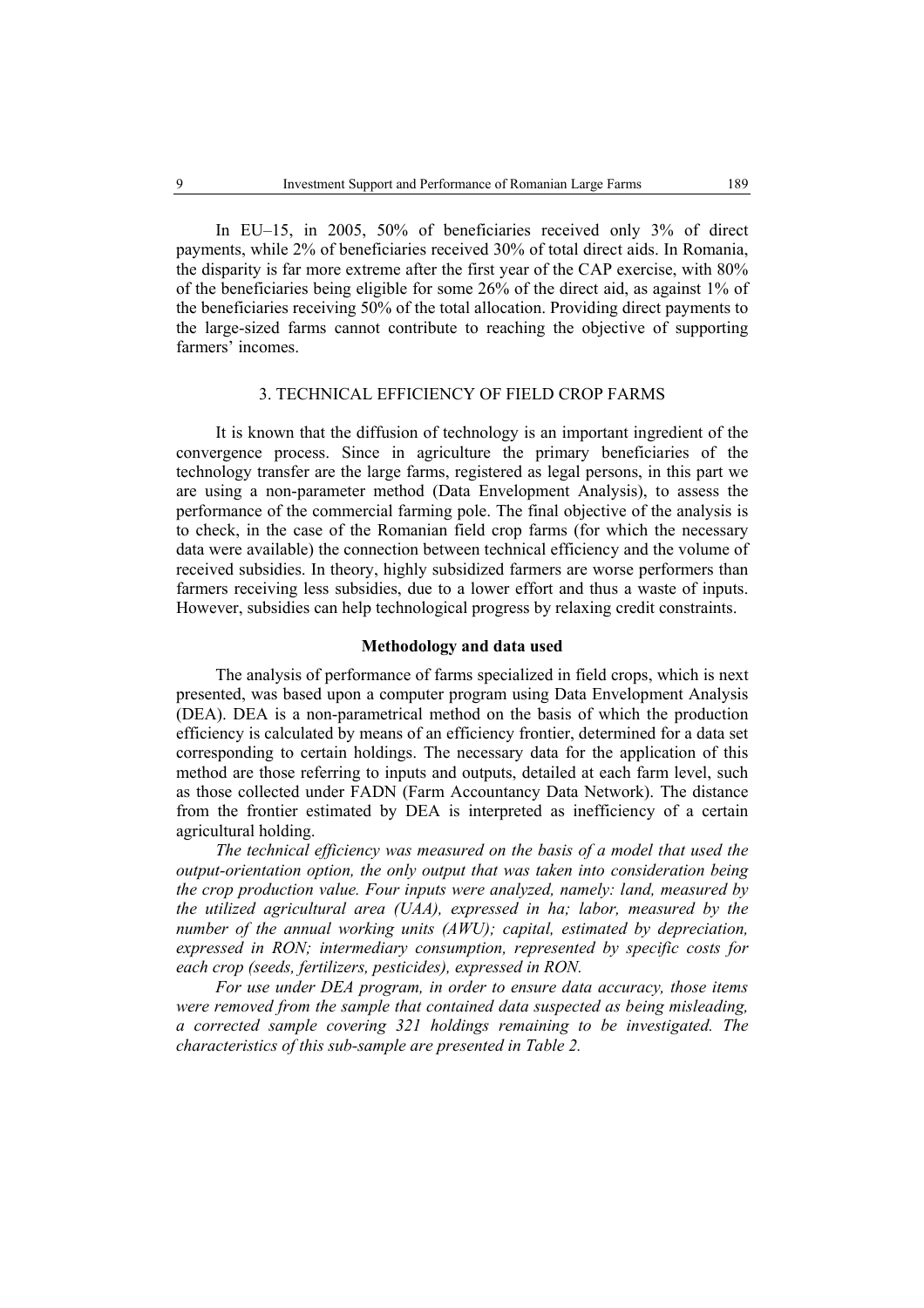|                                       | Average | Minimum | Maximum |
|---------------------------------------|---------|---------|---------|
| Output value (thou. Euro)             | 254     |         | 2.919   |
| $UAA$ (ha)                            | 764     |         | 5,908   |
| Labour (AWU)                          | 17.5    |         | 226.2   |
| Depreciation (thou. Euro)             | 29      | 0.005   | 587     |
| Intermediary consumption (thou. Euro) | 103     | 0.45    | .548    |

*Table 2*  Characteristics of inputs and outputs used in the model

## **Technical efficiency and scale efficiency**

The synthetic result of farm efficiency measurement in the sub-sample taken into consideration, by means of DEA method, is represented by total efficiency estimate. This indicator can take values ranging from 0 to 1, the maximum value  $(1)$ being attributed to farms on the efficiency frontier; this frontier is determined by linear programming methods. The farms with efficiency less than unit lie at a distance from the efficiency frontier that is greater as efficiency estimation is less than one.

With regard to the most performing technologies and managerial practices used at a given moment (by the frontier farms), the mean of efficiency estimations is an indicator of the performance of the sub-sector as a whole (Table 3). In the present investigated case, the low average efficiency is an indicator on the heterogeneity of the performance of crop farms in the commercial sector.

*Table 3*  Descriptive results of efficiency estimations

|                            | Mean     | Minimum | Standard deviation |
|----------------------------|----------|---------|--------------------|
| Total technical efficiency | 0.31     | 9.025   | 0.19               |
| Pure technical efficiency  | 0.41     | 0.027   | 0.25               |
| Scale efficiency           | ${0.80}$ | ን 089   | 0.19               |

Total efficiency (that assumes constant returns to scale, CRS) can be decomposed into other two efficiency indicators, namely, pure technical efficiency and scale efficiency. The pure technical efficiency is supposed to be the result of the farm head's managerial behaviour, while the residual value of the scale efficiency can be used for the identification of the optimum farm size, by the indication offered by assigning increasing returns to scale (IRS) or decreasing returns to scale (DRS). The distribution of farms in the sample into the three categories of returns to scale reveals that most farms have a too large size, with decreasing returns to scale (77.6%), while only 5% of farms can be considered as having an optimum size (those in the category with constant returns to scale). At the same time, farms with increasing returns to scale, IRS (almost one fifth of the sample), have still to enlarge their utilized area in order to reach the optimum size, under the given technology.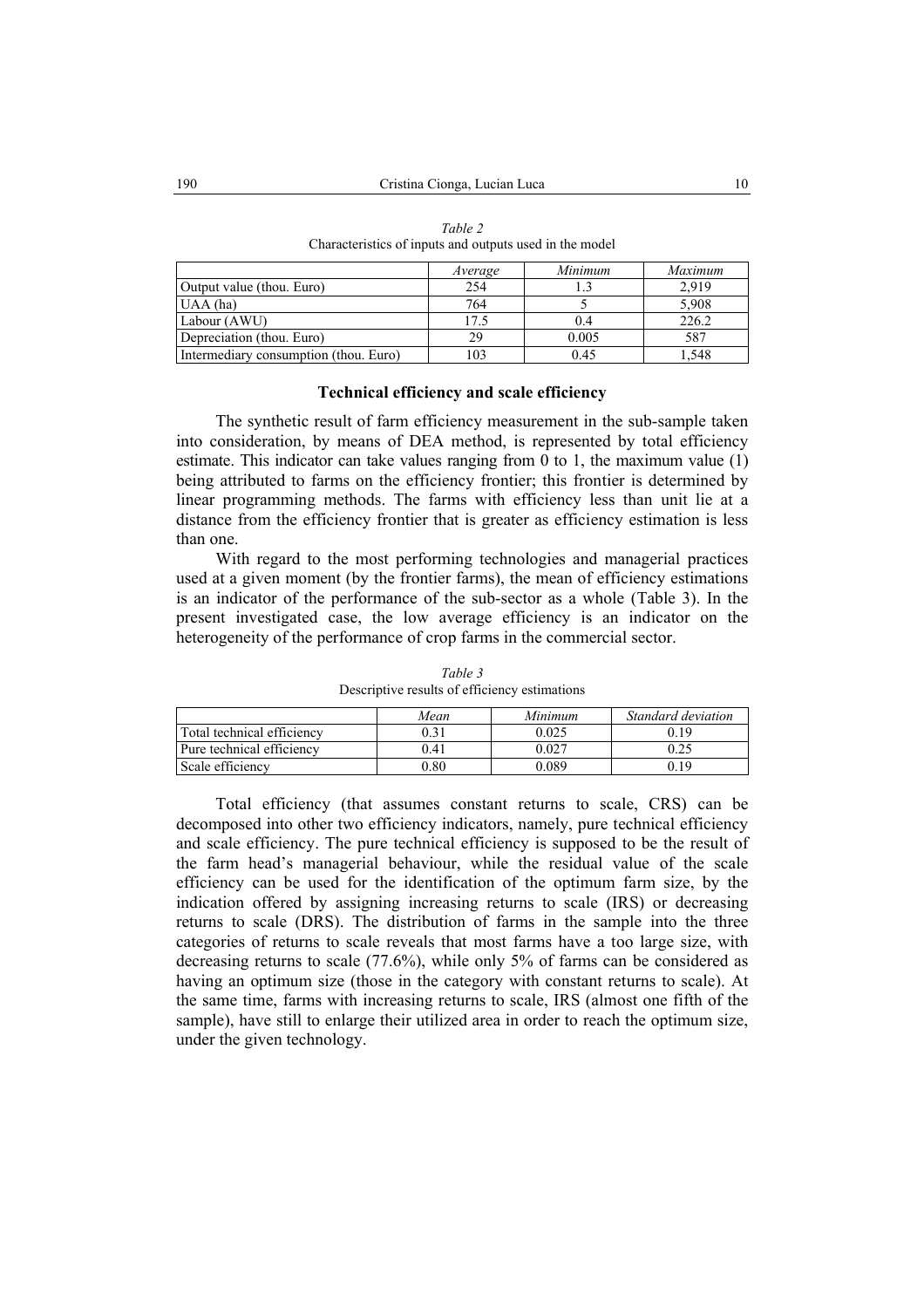In order to identify the determinants of farm efficiency, two methods have been used, cluster analysis and econometric regression. The cluster analysis divides the investigated sub-sample into two homogeneous groups of agricultural holdings, having in view the characteristics of farms. Cluster 1 has a larger size, consisting of 281 holdings, while cluster 2 consists only of 40 holdings. The average utilized agricultural area is larger in the case of cluster 2, but the largest difference is represented by the level of subsidies per hectare, which are about 12 times higher in the case of cluster 2. The subsidies cover both operational subsidies/direct aids (procurement premia for the crop production sold on the market and input vouchers) and investment grants (for agricultural machinery and equipment through exclusive national funding or under the SAPARD Program). The efficiency differences between the two clusters are statistically significant, farms from cluster 1 having a lower technical efficiency, but higher scale efficiency, while the ones from cluster have better managerial practices.

The econometric regression used for the identification of the technical efficiency determinants of farms took the following explicative variables into consideration: share of rented land; share of hired labor; subsidies received per hectare; location in a certain socio-historical milieu (a dummy variable for the farms in the old regions of Moldavia and Wallachia); farm organization form (a dummy variable for the farms organized on corporative basis, as commercial company or legal agricultural association). The estimation of the regression equation reveals that only the coefficient calculated for the subsidies per hectare is significant and as a result it can be considered as a determinant of the technical efficiency of crop farms with field crops. The determination coefficient (R-square) of equation is 0.088, which reveals that there are also other variables (for instance, weather conditions and soil quality) that can influence the technical efficiency of agricultural holdings, besides those for which coefficients have been calculated.

The results presented above indicate that in the case of farms with field crops in Romania, granting subsidies has a positive impact, unlike the situation in other countries for which similar studies were produced (*i.e*., France and Hungary), where the effect of subsidies was negative from the efficiency point of view, generating a certain waste in input use. Yet, taking into consideration the fact that in the case of Romania the subsidies included direct aid and input subsidies, as well as subsidies for investments, it is likely that it is investment subsidies (covered either from national or EU programs) that have a positive contribution upon efficiency.

# 4. RURAL DEVELOPMENT IN SUPPORT OF COMPETITIVE FARMING

As mentioned above, 90% of the total agricultural holdings in Romania cluster in the *subsistence and semi-subsistence* farming pole, lacking assets and thus real potential to reach the market and turn into competitive entities. Such units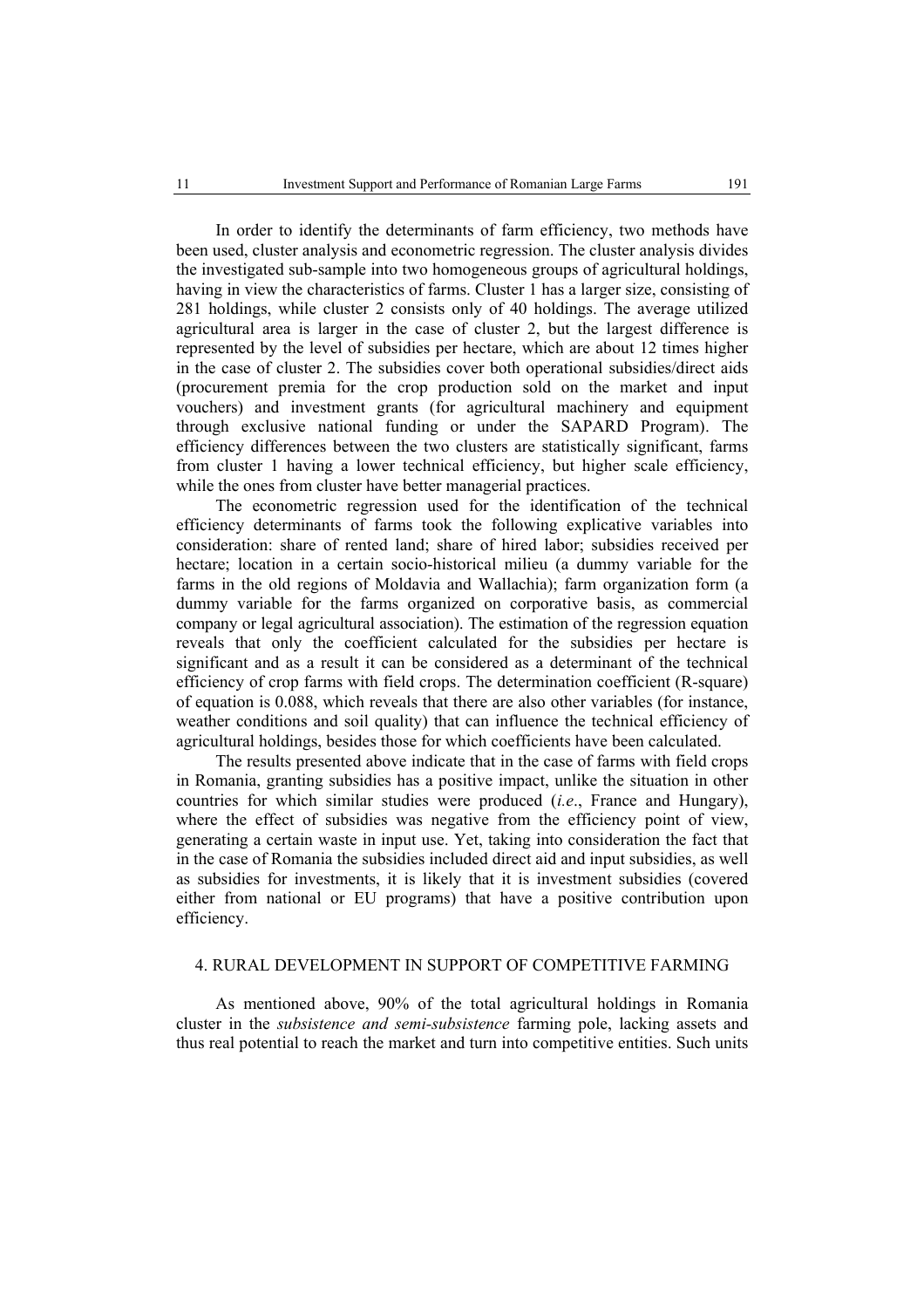are quite isolated, produce for their own consumption very marginally enter commercial circuits; consequently, they are highly unlikely to have by themselves the financial capacity to invest in technology and increase their productivity and incomes. Such units do not contribute to an optimal resource use. Rural poverty and missing or failing markets enhance one another, in the sense that, on the one hand, low per capita income, low population density, and spatially scattered production units which characterize the rural poor regions prevent development of markets, which, consequently, will result in high transaction costs, reducing households' real income. After 1997, the rural population subsisting on agriculture was targeted by farm subsidization programs, which took various forms (e.g., input voucher schemes, payments for units under 5 ha, etc.). Beyond constructive aspects related to providing a safety net to this part of the population, such practices have had the adverse effect of perpetuating fragmented farms structures rather than promoting land consolidation.

#### **Addressing rural community's needs through Pillar 2 measures**

While the duality of the Romanian farming sector cannot be addressed through CAP Pillar 1 (agricultural market and income support) measures, there are still high expectations that structural adjustment will be enhanced through a coherent set of Pillar 2 (rural development) type of measures, in combination with non-farm domestic policies (welfare programs). In this vein, CAP undertakes a holistic approach to rural development (from an economic, social, educational, health, and cultural standpoint), setting the policy framework under Pillar 2, while Member States' governments have the flexibility to use this toolbox for addressing their national priorities. EAFRD is an instrument that complements the national, regional and local measures and should be compatible with the economic and social cohesion objectives and with the measures financed by the European Agricultural Guarantee Fund. According to C.R. 1698/2005, each Member State has to submit a national strategic plan considering the strategic orientation of the Community, the priorities of the EFARD and of the Member State itself, as well as their specific objectives and the financial planning (EFARD contribution and the other financial resources).

Unlike market and income support (Pillar 1), rural development is financed fully from the first year of memberships and is managed on decentralized basis. The instruments of the toolbox are grouped into four types of policy measures, labeled "axes". In order to access the EAFRD allocations, national resources (either public or private) should be mobilized as matching funds. The rural development aid specificity is that projects can only partly be financed under Pillar 2, financial contributions from the beneficiary being required (from the national budget, and the private or public investor), in various proportions, depending on the region, the axis, or the measure. Another particularity is that the beneficiary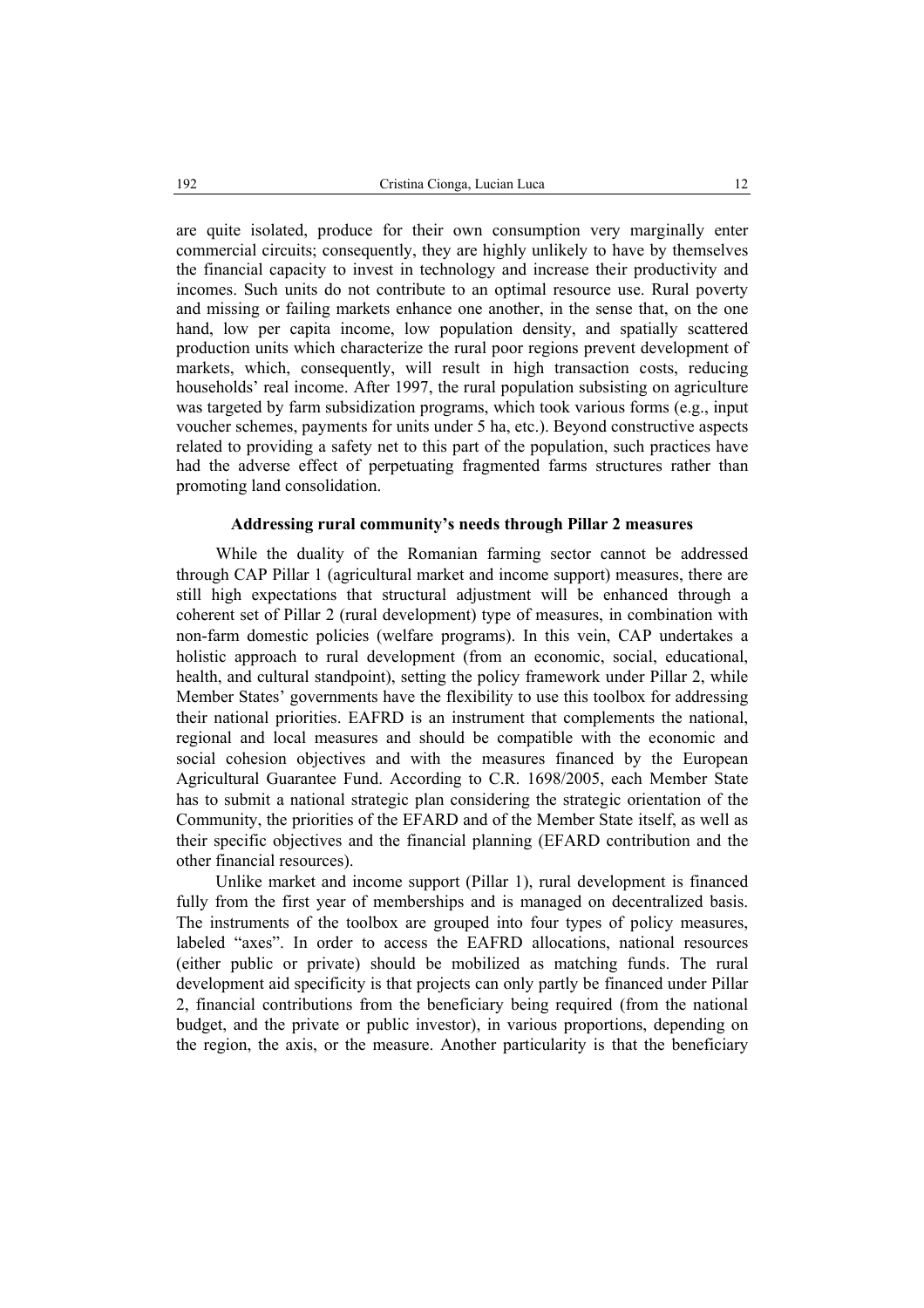should be able to advance the money, being reimbursed at a further stage. In general, for income-generating projects, 50% of the costs involved are covered from public funds (55% in the case of the environmental measures) and 50% are private contributions. Out of the former, EU is providing 75 or 80 percent. For public (non-revenue generating) projects, the EU finances 75 or 80 percent of the total cost, whilst the national budget should provide counterparts for the balance. If the actions are implemented in the "convergence" regions, the share of the EU finance goes up 80%, as regional income disparities are also addressed through Pillar 2.

For the period 2007–2013, Romania's rural development allocation stands at over 8.022 billion EUR, able to cover 80% of the total rural development public expenditures, with the matching 20% to be financed from the national budget.

#### **National priorities, as reflected in NRDP**

Productivity gains in the current stage are largely attributable to the reallocation of resources. Not surprisingly, given the gaps between Romania and the other new entrants in terms of productivity, under its recently approved National Rural Development Plan (NRDP), the Ministry of Agriculture set up as top priorities for absorbing funding under the CAP Pillar 2 measures from Axis 1 "Competitiveness" (40% of the total EAFRD allocation, including investments in rural infrastructure: transport and telecommunication, water supply, etc.). Overall, this axis envisages restructuring and developing the physical potential of rural areas (through investment grants in farms, incentives to subsistence and semisubsistence producers for getting involved into commercial activities, etc.) as well as promoting knowledge and improving the human potential (vocational training, set up of young farmers, early retirement schemes).

Axis 3, "Diversification", is also given a strong emphasis (25% of the allocation). Measures to diversify the rural economy include development of nonagricultural activities, support to micro enterprises for entrepreneurship promotion, integrated measures to improve the quality of life in the rural areas, to generate alternative employment and increase living conditions for maintaining rural populations, especially young people, while in parallel releasing the agricultural land for farm consolidation.

Axis 2, "Environment", will concentrate some 23% of the total EU funding to rural development into measures targeting the sustainable use of agricultural land through: natural handicap payments to farmers in mountain areas and other areas with handicap, agri-environment payments, animal welfare payments. Another important set here are the measures targeting the sustainable use of forestry land through afforestation, etc.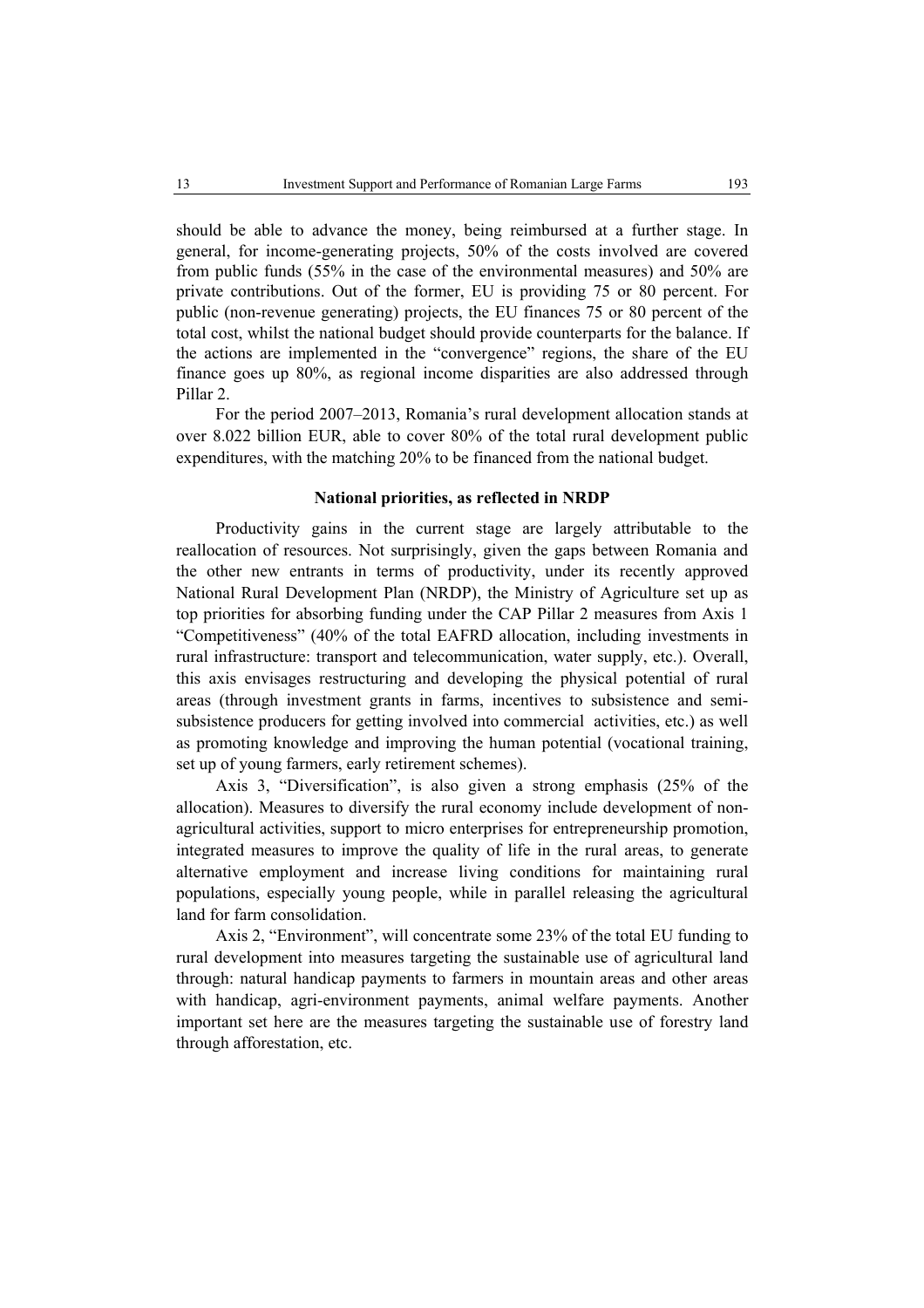#### **Balancing infrastructure funding with production capacity investments**

Under the conditions of a large-scale (semi-)subsistence agriculture, the general development of rural areas cannot be considered in the absence of ample investment programs, both at farm level (large-sized, small-sized and, in particular, medium-sized) and at the (public or even private) infrastructure level. From this perspective, strengthening CAP Pillar 2, through the allocation of additional financial resources, is the only modality for Romania to reduce the gaps compared to the EU Old Member States. Fears that a generous allocation of financial support to Pillar 2 might lead to an incomplete absorption of this support can be of certain relevance only on the short-term and rather suggests a lack of courage to simplify the bureaucratic mechanisms in providing the support. For the current development stage of the Romanian agriculture, it is obvious that a good implementation of the transitory measures is essential, and so is the balance among the Axes for guiding rural players in the medium and long run.

As already pointed out, in the rural development strategy that lies at the basis of the National Program (NPRD), the authorities proposed the allocation of the most significant part of the funds from Pillar 2 under Axis 1 with the scope of boosting competitiveness and triggering structural changes. It is obvious that the decision-makers take into consideration agriculture's capacity to induce development in the rural areas. Considering the current situation, the option comes naturally, as in the menu of measures under Axis 1, those measures specially introduced for the NMS are also identifiable: *e.g*., measure 1.4.1. (support to subsistence farms), with 15% from the allocation for Axis 1, and measure 1.4.2. (setting up producer groups), with 5%.

It is true that the measures with the largest allocations are those directly linked to investments in the primary production or in the processing sector: measure 1.2.1. (modernization of agricultural holdings), with 17% of allocation and measure 1.2.3. (increasing the value added of agricultural products), with 27% of the allocation. Although the preference for these two classical agricultural support measures can be subject to debates, it is possible that this option is an adequate one, and the results of this orientation towards production remain to be seen by the end of the programming period (2013). Obviously, this option was also determined by the achievements of the similar measures from the SAPARD Program, and the period of structural changes expected to occur post-accession will increase the demand for this type of support. The fact that now the investments in processing and production, according to the program, will be directed to smaller-sized farms and processors, represents a challenge to the success of the respective measures, taking into consideration the low financial power of the targeted operators, which might generate delays. Programs facilitating access to credit collaterals and even to credits (as was the case in 2005–2006) may facilitate the absorption of these funds.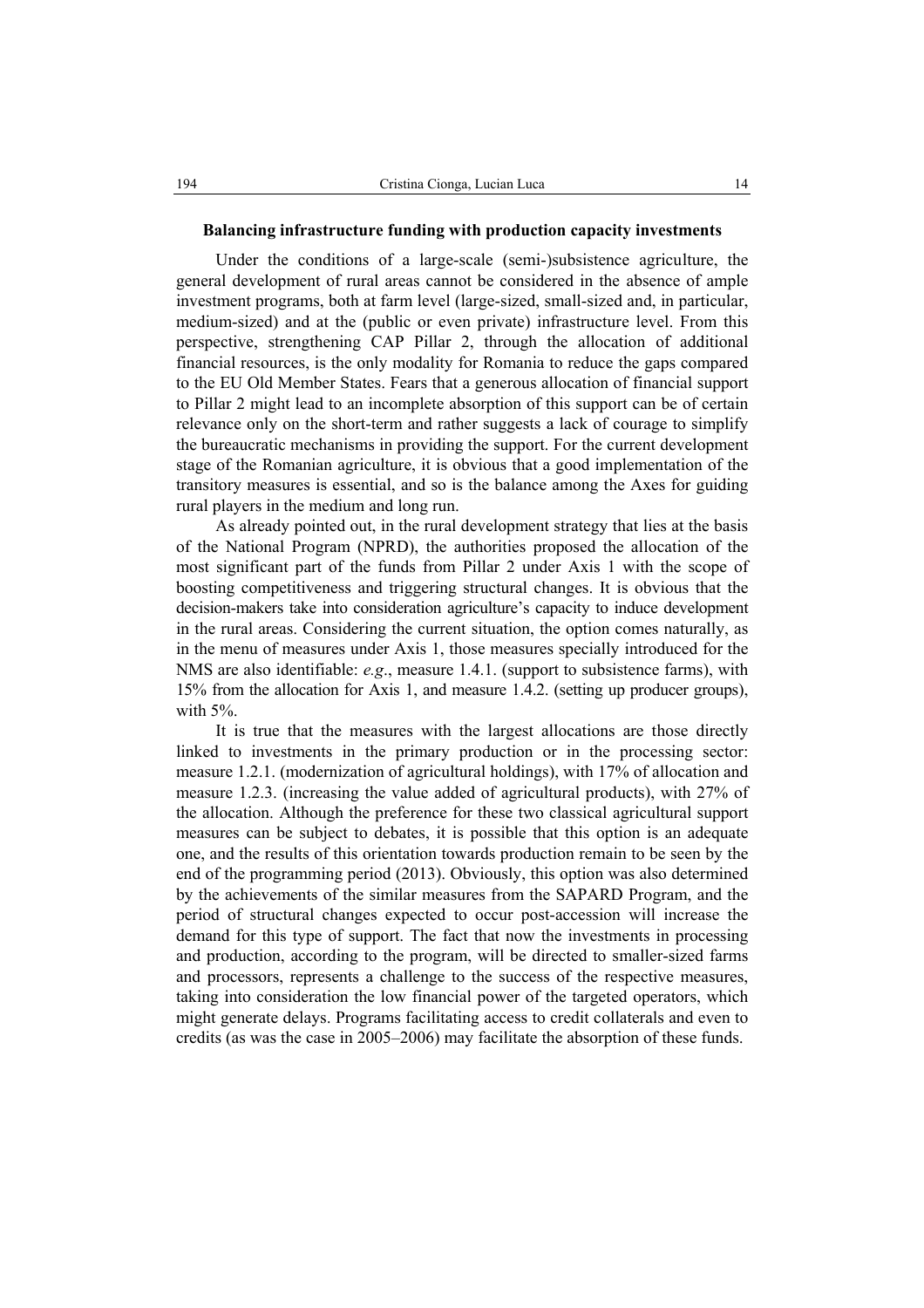With reference to the measures under Axis 2, it is worth mentioning that although Romania might provide more than the minimum amount imposed by the regulations, it opted for this level (23%), divided almost equally (around 30%) for three main measures (payments for mountain areas, payments for the areas with handicap and agri-environmental payments). While the payments for handicap areas or mountain areas can be relatively straightforwardly directed towards eligible beneficiaries (on the condition of proper functioning of the relevant institutions, especially the Paying Agency), the attraction of as many farmers as possible to organic farming, through land re-conversion payments, represent, to some extent, an opportunity for the Romanian agriculture, where certain similar initiatives have already been successful.

As regards Axis 3 (with 25% of the funds from the programming period), measure 3.2.2 (village rehabilitation) takes the largest part of funds (62% total Axis 3), which partly discounts the low development level of the rural areas. In the long run, this Axis is likely to absorb the largest part of rural development funds allocated to Romania, once the country gets in line with the EU rural development trends.

# 5. CONCLUSION: FARM PERFORMANCE CAN BE BOOSTED THROUGH INVESTMENT INCENTIVES

Corroborated, the results of the different analysis techniques are able to put together a sketch of the field crop commercial farm sector. Overall, from the perspective of the main input use, this sector is characterized by a poor efficiency and often oversized farming operations, but responds positively to subsidy programs. Nevertheless, the depressed efficiency, on the average, in the considered sector rather points out that there are wide technical efficiency disparities within the commercial farming pole. In fact, this proves once more the prevalence of the obsolete technologies and managerial skills at the level of the generic commercial cereal and oilseed crop farm in Romania, most of these operations being in a stage of assimilating advanced technologies. The encouraging side of the same picture is that many farms have already made investments with the purpose of increasing efficiency. Although DEA is not able to measure the financial effect of the identified inefficiency, normally, in a fully functional market economy, this should be negative (which may not necessarily be the case in Romania). For example, the oversized area operated by the farms in the sample may be the result of a too low lease rent, under the given circumstances confronting the land market, with owners either old or residing in cities, and for whom the only choice is to lease out their land, (or, in the case of the farms that operate state owned land under concession arrangements, it suggests that the level of the royalties is too depressed). Another